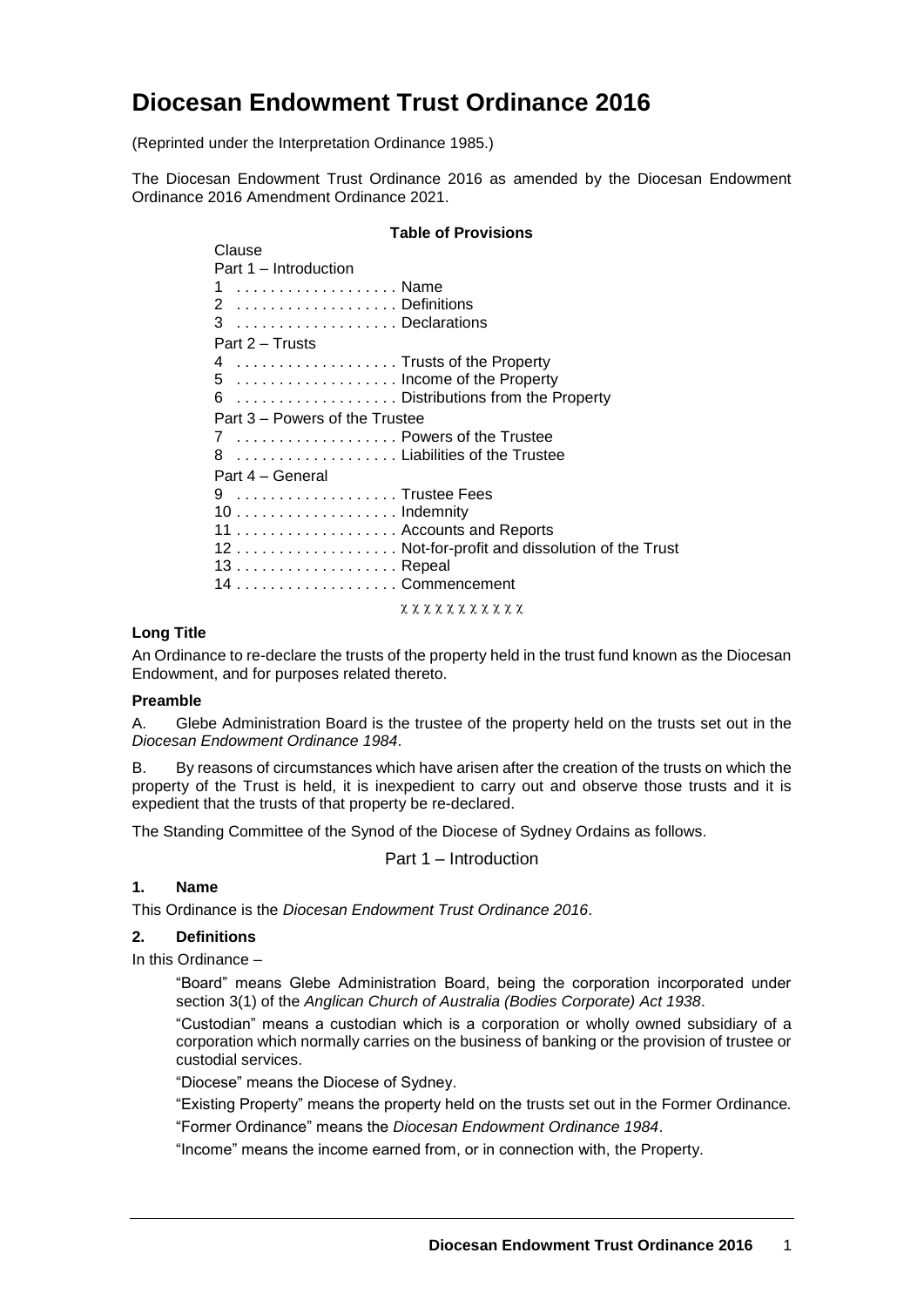"Property" means such of the Existing Property as is held by the Trustee from time to time as property of the Trust, and such other property as may be paid to applied or acquired by the Trustee to be held as property of the Trust.

"Standing Committee" means the Standing Committee of the Synod.

"Synod" means the Synod of the Diocese.

"Trust" means the Diocesan Endowment Trust.

"Trustee" means the Board or such other person or corporation who or which, from time to time, is the trustee of the Trust.

#### **3. Declarations**

By reason of circumstances which have arisen after the creation of the trusts on which the Existing Property and the income from the Existing Property are held, it is inexpedient to carry out and observe those trusts and it is expedient to re-declare the trusts upon which the Existing Property is held and to provide for the application of the income from the Existing Property.

Part 2 – Trusts

### **4. Trusts of the Property**

(1) The Property is held on trust for the purposes of the Anglican Church of Australia in the Diocese of Sydney.

(2) As trustee of the Trust, the Trustee is to act in a way which –

- (a) preserves the real value of the Property, and
- (b) subject thereto, enables distributions to be paid in accordance with clause 6.
- $(3)$  The Trustee is to determine a  $-$ 
	- (a) time frame over which the preservation of real value is to be measured, and
	- (b) methodology for assessing whether the real value of the Property has been preserved,

in accordance with this clause.

(4) The Trustee is to notify the Standing Committee of the time frame and methodology determined under subclause (3) and any amendments that are made to the time frame or methodology from time to time.

#### **5. Income of the Property**

Subject to clause 6, the income of the Property is to be reinvested.

### **6. Distributions from the Property**

(1) Each year, the Trustee is to advise the Standing Committee of the amount which prudently may be distributed from the Property during the year which follows the year in which the advice is given, having regard to paragraph 4(2)(a).

(2) The Trustee must provide the advice referred to in subclause 6(1) no later than 30 April in the year in which the advice is given.

(3) The Trustee is to pay the Standing Committee the amount referred to in subclause 6(1) during the year which follows the year in which the advice is given, at such time or times as the Standing Committee determines from time to time.

(4) The amount paid by the Trustee under subclause 6(3) is to be applied by the Standing Committee in accordance with the determination or direction of the Synod.

### Part 3 – Powers of the Trustee

### **7. Powers of the Trustee**

(1) Subject to this Ordinance, the Trustee has such powers as are necessary or desirable to enable it to fulfil its duties as trustee of the Trust.

(2) The Trustee is to invest the Property in accordance with the *Trustee Act 1925* (NSW) provided that the Trustee must do so in accordance with any ethical investment policy approved by the Synod or Standing Committee for the purposes of the investment of the Property.

(3) The Trustee also has the following powers –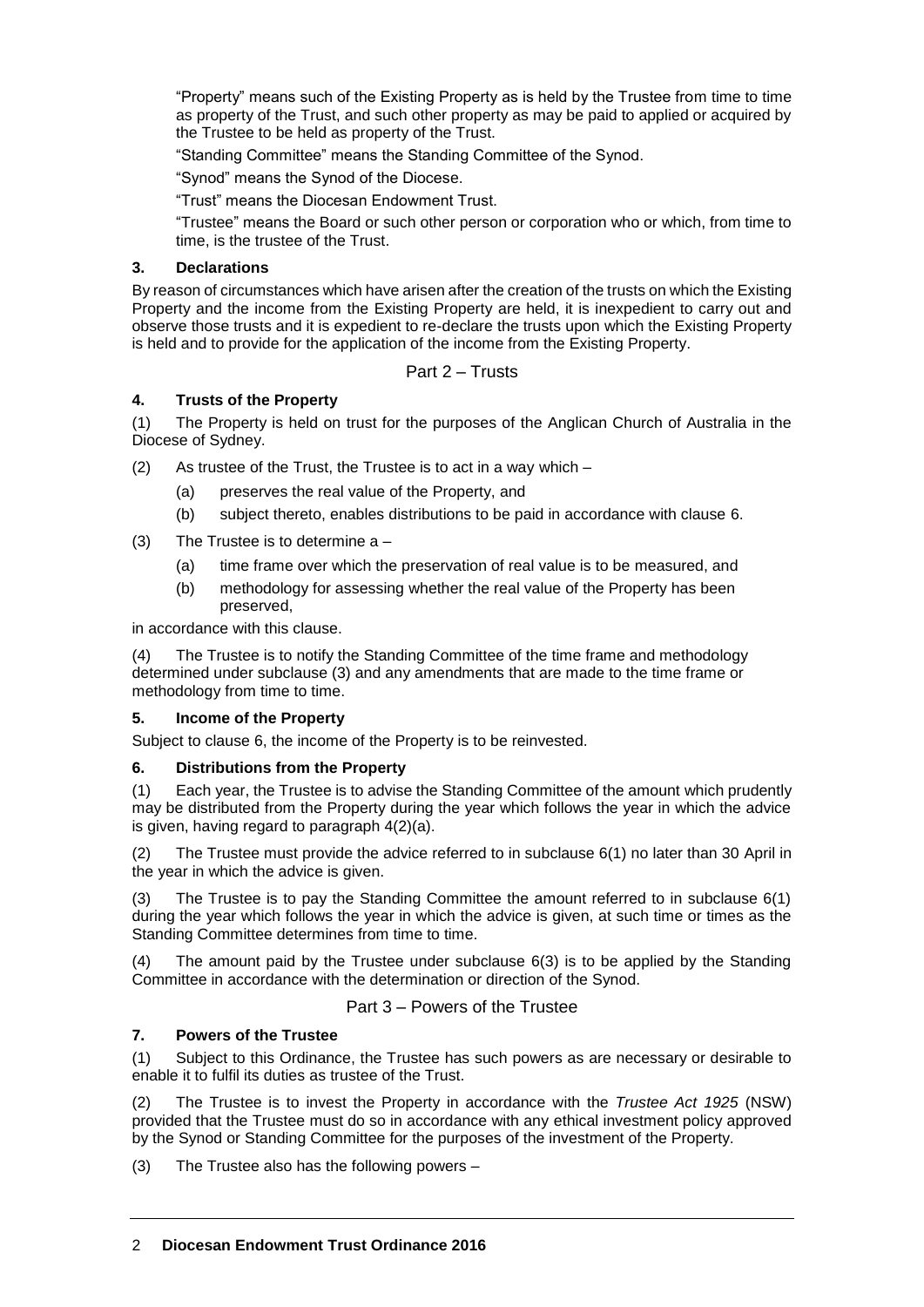- (a) to appoint any corporation or person as its attorney to act for and in the name and on behalf of the Trustee and to revoke any such appointment, and
- (b) to appoint and remove officers, employees, agents and attorneys and fix their remuneration, if any, and
- (c) to delegate the Trustee's powers of investment to one or more asset consultants or investment managers (including authorising those asset consultants or investment managers to sub-delegate the Trustee's powers of investment to one or more other investment managers),
- (d) to appoint any one or more Custodians, and fix its or their remuneration, to perform one or more of the following actions in the name of the Trustee or at the direction of the Trustee in its own name as nominee for the Trustee –
	- (i) purchase or sell investments and execute all transfers and assurances necessary for that purpose, and
	- (ii) receive and hold on behalf of the Trustee any investment, any dividend or other interest accruing in respect of it and any document of title to it in safe custody in the country of purchase, and
	- (iii) procure registration of investments, and
	- (iv) receive, hold and disburse moneys, and
	- (v) perform all actions incidental to any of the powers specified in this clause, and
	- (vi) exercise any other power of the Trustee as the Trustee may authorise, and
- (e) to authorise a Custodian appointed under paragraph (b) to appoint one or more corporations as a sub-Custodian.
- (4) The Trustee also has the following powers
	- (a) subject to clause 8, to borrow or raise money, and
	- (b) to receive money on deposit or loan, and
	- (c) subject to clause 8(3), to draw, make, accept, endorse, discount, execute and issue promissory notes, bills of exchange and other negotiable or transferable instruments, and
	- (d) to institute, defend and compromise legal proceedings in respect of the Property, including arbitrations and investigations, and
	- (e) to give guarantees and indemnities for the payment of money or the performance of contracts or obligations by Sydney Diocesan Secretariat or of any other person or corporation and to secure the same on the Property or part thereof, and
	- (f) to create any security interest in respect of the Property, and
	- (g) to effect insurance policies in relation to the Property and in respect of its functions as trustee of the Trust under this Ordinance.
	- (h) to fetter discretions, such as by the granting of options.

(5) No purchaser, mortgagee, lessee, lender or other person on any sale, exchange, mortgage, lease from or any loan or provision of other financial accommodation to or in relation to the Trustee shall be concerned to see or enquire into –

- (a) the purpose, necessity or propriety thereof, or
- (b) the power of the Trustee in relation thereto or the mode of exercising the same, or
- (c) the application or disposition of any purchase, mortgage or other money or rent paid by him.

### **8. Liabilities of the Trustee**

(1) The Trustee remains and continues to be solely responsible for all liabilities incurred by it or on its behalf as trustee of the Trust.

(2) The Trustee is not to represent to any person, persons or corporation that the Archbishop or the Synod or the Standing Committee or any person or persons or any other corporate body or corporation holding church trust property for the Anglican Church of Australia in the Diocese of Sydney or any other corporate body incorporated under the *Anglican Church of Australia (Bodies Corporate) Act 1938*, will or may meet or discharge all or any part of any liability or liabilities which have been or may or will be incurred wholly or partly by or on behalf of the Trustee or for the purposes of the Trust.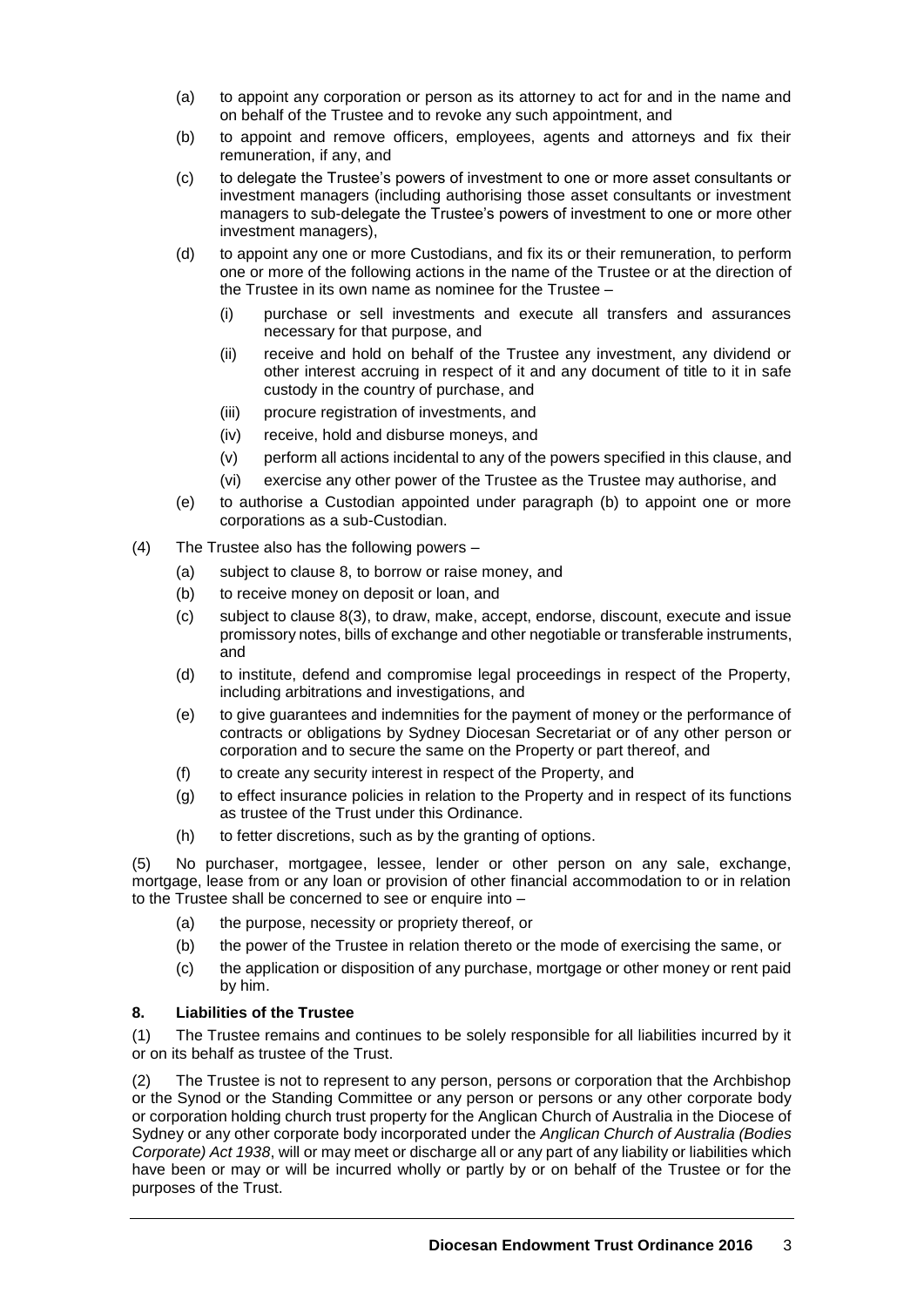(3) The Trustee is not to execute or deliver any mortgage, charge, debenture, guarantee, indemnity or promissory note or bill of exchange or other negotiable instrument other than a cheque drawn on the Trustee's bank unless the following provision, or a provision to the effect of the following provision, is included therein without qualification –

"Notwithstanding anything contained herein to the contrary, each of the parties hereto acknowledges and agrees that [name of Trustee] is not liable to any other party hereto for any amount whatsoever (whether by virtue of any express or implied obligation) beyond such amount (if any) as [name of Trustee] may be able to pay to that party in the event of the Diocesan Endowment Trust constituted under the *Diocesan Endowment Ordinance 2016* being wound up."

(4) If a person or corporation (a "Former Trustee") ceases to be Trustee each subsequent Trustee will assume any debts or other liabilities incurred by a Former Trustee as trustee of the Trust in accordance with the terms upon which those debts or other liabilities were incurred.

# Part 4 – General

## **9. Trustee Fees**

The Trustee is entitled to be paid from time to time, from the Property, a fee approved by the Standing Committee by resolution to recompense it for the reasonable costs and expenses incurred by it in, or in connection with, performing its functions under this Ordinance.

## **10. Indemnity**

 $(1)$  In this clause, "Indemnified Party" means each of  $-$ 

- (a) a person or corporation who is, or has been, the Trustee or a Trustee, and
- (b) where a corporation is the Trustee or a Trustee, or has been the Trustee or a Trustee – each person who is, or has been, a member of that corporation.

(2) Each Indemnified Party is entitled, to the extent permitted by law, to be indemnified against any liability which results directly or indirectly from facts or circumstances relating to the Party serving or having served as Trustee or as a Trustee, or serving or having served as a member of a corporation which is the Trustee or a Trustee, or has been the Trustee of a Trustee –

- (a) to another person, corporation or entity which does not arise out of conduct involving a lack of good faith on the part of the Indemnified Party, or
- (b) for costs and expenses incurred by that Indemnified Party
	- (i) in defending proceedings, whether civil or criminal, in which judgement is given in favour of that Party or in which that Party is acquitted, or
	- (ii) in connection with an application, in relation to such proceedings, in which the court grants relief to that Party under the *Corporations Act 2001.*

### **11. Accounts and Reports**

The Trustee will comply with the provisions of the *Accounts, Audits & Annual Reports Ordinance 1995* as if the Trustee, in its capacity as trustee of the Trust, was an organisation for the purposes of that Ordinance.

# **12. Not-for-profit and dissolution of the Trust**

(1) The Property is church trust property within the meaning of the *Anglican Church of Australia Trust Property Act 1917*, and therefore must not, as a matter of law, be distributed for the private benefit of individuals either during the operation of the Trust or on its winding up or dissolution.

(2) If the Trust is wound up or dissolved, the Property, after satisfaction of all its liabilities, must be applied for such purposes of the Diocese as the Synod may determine.

# **13. Repeal**

(1) Subject to subclause 13(2), the Former Ordinance is repealed without invalidating any action taken by the Trustee under the Former Ordinance prior to the commencement of this Ordinance.

(2) If, at the time of the commencement of this Ordinance, the Board has provided advice to the Standing Committee under clause 5(1) of the Former Ordinance but has not paid the amount referred to in that advice under clause 5(3) of that ordinance then, notwithstanding the repeal of the Former Ordinance, the Board is to pay that amount at such time or times as the Board would have been required to pay that amount if the Former Ordinance had not been repealed.